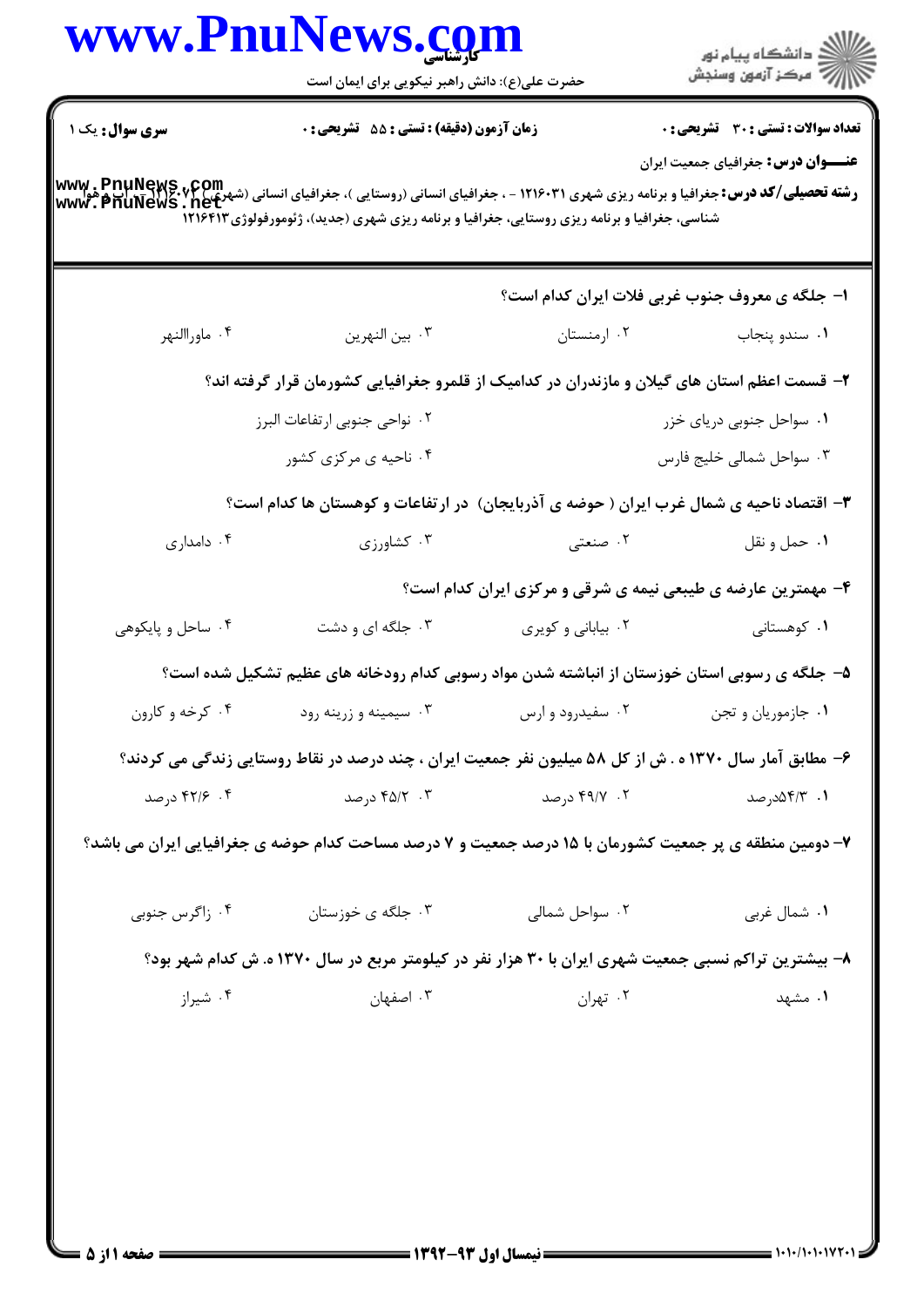|                        | www.PnuNews.com                                                                              |                                               |                                                                                                                                                            |
|------------------------|----------------------------------------------------------------------------------------------|-----------------------------------------------|------------------------------------------------------------------------------------------------------------------------------------------------------------|
|                        |                                                                                              | حضرت علی(ع): دانش راهبر نیکویی برای ایمان است |                                                                                                                                                            |
| <b>سری سوال : ۱ یک</b> | زمان آزمون (دقیقه) : تستی : 55 گشریحی : 0                                                    |                                               | تعداد سوالات : تستى : 30 - تشريحي : 0                                                                                                                      |
|                        |                                                                                              |                                               | <b>عنـــوان درس:</b> جغرافیای جمعیت ایران                                                                                                                  |
|                        | شناسی، جغرافیا و برنامه ریزی روستایی، جغرافیا و برنامه ریزی شهری (جدید)، ژئومورفولوژی۱۲۱۶۴۱۳ |                                               |                                                                                                                                                            |
|                        |                                                                                              |                                               | ۹- از نظر توزیع و تراکم جمعیتی کشور ایران، زمین های واقع بین البرز در شمال و زاگرس در جنوب در سال ۱۳۷۰ ه. ش کدام<br>گزینه ی زیر درست است؟                  |
|                        |                                                                                              |                                               | ۰۱ با تراکم جمعیتی بسیار کم و کمتر از ۵ نفر در هر کیلومتر مربع                                                                                             |
|                        |                                                                                              |                                               | ۰۲ با تراکم جمعیتی بسیارزیاد و بیشتر از ۸۰نفر در هر کیلومتر مربع                                                                                           |
|                        |                                                                                              |                                               | ۰۳ با تراکم جمعیتی زیاد و بین ۳۰ تا ۴۰ نفر در هر کیلومتر مربع                                                                                              |
|                        |                                                                                              |                                               | ۰۴ با تراکم جمعیتی نسبتاً کم وبین ۱۰ تا ۲۰ در هر کیلومتر مربع                                                                                              |
|                        |                                                                                              |                                               | ۱۰– تمام مغایرت های مربوط به نسبت جنسی جمعیت در زمان و فضا به خاطر تأثیرات نسبی سه عامل می باشد، کدام گزینه ی<br>زیر در تغییرات نسبت جنسی جمعیت موثر نیست؟ |
|                        | ۰۲ اختلاف نرخ مرگ و میر هر دو جنس در سنین مختلف                                              |                                               | ۰۱ افزونی پسرها در موقع تولد                                                                                                                               |
|                        | ۰۴ اختلاف جنس در مهاجرت                                                                      |                                               | ۰۳ تعداد ازدواج و طلاق های هر دو جنس                                                                                                                       |
|                        |                                                                                              |                                               | 1۱– نسبت جنسی جمعیت دو مکان شهری و روستایی ایران در ابتدای گروه سنی چه وضعیتی دارند؟                                                                       |
|                        | ۰۲ روستاییان بیشتر از شهری ها هستند                                                          |                                               | ٠١ هر دو مكان اختلاف زيادي ندارند                                                                                                                          |
|                        | ۰۴ هر دو مكان اختلاف زيادي دارند                                                             |                                               | ۰۳ شهری ها بیشتر از روستاییان هستند                                                                                                                        |
|                        |                                                                                              |                                               | ۱۲- کدام شهرستان کشورمان با نسبت جنسی ۴۲۷ نفر در هزار در سال ۱۳۶۵ ه . ش ، پایین ترین تعداد نسبت را شامل می<br>شود؟                                         |
| ۰۴ ساری                | ۰۳ مرودشت                                                                                    | ۰۲ کیش                                        | ٠١ تهران                                                                                                                                                   |
|                        |                                                                                              |                                               | ۱۳- کدام گروه سنی زیر علاوه بر تولیدکنندگان اقتصادی و باروری بودن، به عنوان گروه بزرگسالان محسوب می شوند؟                                                  |
| ۰۴ ۰۰ سال و بیشتر      | ۰۳ تا ۶۰ سال                                                                                 | ۲. ۱۵ تا ۳۵ سال                               | ۰۱ صفر تا ۱۵ سال                                                                                                                                           |
|                        |                                                                                              |                                               | ۱۴- طبق آمار سال ۱۳۶۵ ه. ش بیشترین تعداد بچه سالگان کمتر از ۱۵ سال جمعیت ایران به نسبت سایر گروه های سنی مربوط<br>به کدام شهرستان بود؟                     |
| ۰۴ شاهرود              | ۰۳ لاهيجان                                                                                   | ۰۲ بوشهر                                      | ۰۱ سراب                                                                                                                                                    |
|                        |                                                                                              |                                               |                                                                                                                                                            |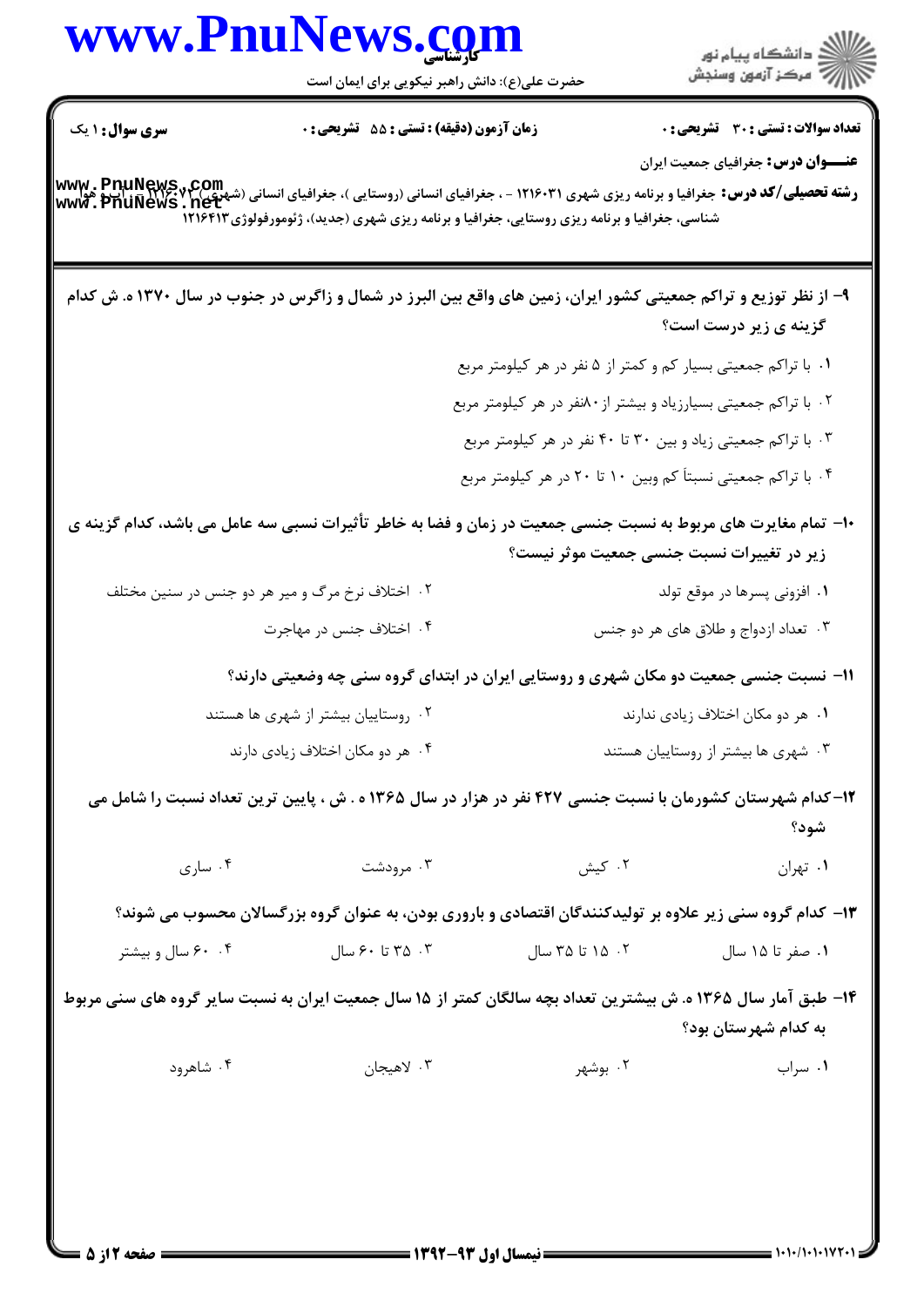| <b>سری سوال : ۱ یک</b> | حضرت علی(ع): دانش راهبر نیکویی برای ایمان است    |                                                                                                                                                                                                                                                                   |                                            |
|------------------------|--------------------------------------------------|-------------------------------------------------------------------------------------------------------------------------------------------------------------------------------------------------------------------------------------------------------------------|--------------------------------------------|
|                        | <b>زمان آزمون (دقیقه) : تستی : 55 تشریحی : 0</b> |                                                                                                                                                                                                                                                                   | تعداد سوالات : تستي : 30 - تشريحي : 0      |
|                        |                                                  |                                                                                                                                                                                                                                                                   | <b>عنـــوان درس:</b> جغرافیای جمعیت ایران  |
|                        |                                                  | <b>رشته تحصیلی/کد درس:</b> جغرافیا و برنامه ریزی شهری ۱۲۱۶۰۳۱ - ، جغرافیای انسانی (روستایی )، جغرافیای انسانی (شهری ۲۱۷۶۰۲۰۰۰ - ، آب و هما<br>www . PhuNews . net<br>شناسی، جغرافیا و برنامه ریزی روستایی، جغرافیا و برنامه ریزی شهری (جدید)، ژئومورفولوژی۱۲۱۶۴۱۳ |                                            |
|                        |                                                  | ۱۵– با توجه به متوسط میانه ی سنی ۱۸ سال در سرشماری گذشته، کدام محدوده ی جغرافیایی کشورمان به نسبت سایرین<br>دارای میانه ی سنی بالاتری (بالاتر از ۲۳ سال) برخوردار است؟                                                                                            |                                            |
|                        | ۰۲ گرگان و شهرهای اطراف                          |                                                                                                                                                                                                                                                                   | ۰۱ کرمان و روستاهای اطراف                  |
|                        | ۰۴ تهران و شهرستان های مجاور                     |                                                                                                                                                                                                                                                                   | ۰۳ بندرعباس و جزایر مجاور                  |
|                        |                                                  | ۱۶- مذهب رسمی آریایی های ساکن ایران در قبل از میلاد مسیح (ع) چه بود؟                                                                                                                                                                                              |                                            |
| ۰۴ کاتولیک             | ۰۳ کلیمی                                         | ۰۲ زرتشت                                                                                                                                                                                                                                                          | ٠١. اسلام                                  |
|                        |                                                  | ۱۷– فعالیت اقتصادی اکثر مردم اقلیت مذهبی سیک های هندی مقیم ایران کدامند؟                                                                                                                                                                                          |                                            |
|                        | ۰۲ صنایع کارخانه ای و کارگاهی                    |                                                                                                                                                                                                                                                                   | ۰۱ زراعت و باغداری و دامداری               |
|                        | ۰۴ شاغلین بخش اداری و دولتی                      |                                                                                                                                                                                                                                                                   | ۰۳ خرید و فروش و تجارت                     |
|                        |                                                  | ۱۸- علل بی سوادی و کم سوادی حاکم بر توده های مردم ایران را باید در کجا جستجو کرد؟                                                                                                                                                                                 |                                            |
|                        | ۰۲ متن تاریخ اجتماعی و اقتصادی آن                |                                                                                                                                                                                                                                                                   | ٠١ متن سياسي و حاكميت اداري آن             |
|                        | ۰۴ متن گستردگی و پهناوری سرزمین آن               |                                                                                                                                                                                                                                                                   | ۰۳ متن سن و جنس جمعیت آن                   |
|                        |                                                  | ۱۹- کدام گزینه ی زیر در ارتباط با وضع باسوادان جمعیت ۶ ساله و بیشتر کشورمان در دهه ی ۱۳۳۵ تا ۱۳۴۵ ه. ش به تفکیک<br>شهری و روستایی و جنس جمعیت صحیح است؟                                                                                                           |                                            |
|                        |                                                  | ۰۱ در دهه ی فوق درصد باسوادان زنان روستایی کاهش یافت                                                                                                                                                                                                              |                                            |
|                        |                                                  |                                                                                                                                                                                                                                                                   | ۰۲ درصد باسوادن شهری و روستایی برابر بودند |
|                        |                                                  |                                                                                                                                                                                                                                                                   | ۰۳ رشد باسوادان مردان شهری کاهش پیدا کرد   |
|                        |                                                  | ۰۴ دهه ی فوق رشد باسوادان زنان افزایش چشمگیری یافت                                                                                                                                                                                                                |                                            |
|                        |                                                  | +۲- کدام گزینه درصد باسوادان جمعیت کشورمان را به تفکیک جنس زنان و مردان در سال ۱۳۶۵ ه . ش صحیح تر بیان می                                                                                                                                                         | كند؟                                       |
|                        | ۰۲ نسبت سواد بین مردان و زنان یکسان بوده است     | ۰۱ اختلاف نسبت سواد بین دو جنس مشاهده می گردد                                                                                                                                                                                                                     |                                            |
|                        | ۰۴ درصد باسوادان زنان شهری بیشتر از مردان بود    | ۰۳ درصد باسوادان مردان روستایی کمتر از زنان بود                                                                                                                                                                                                                   |                                            |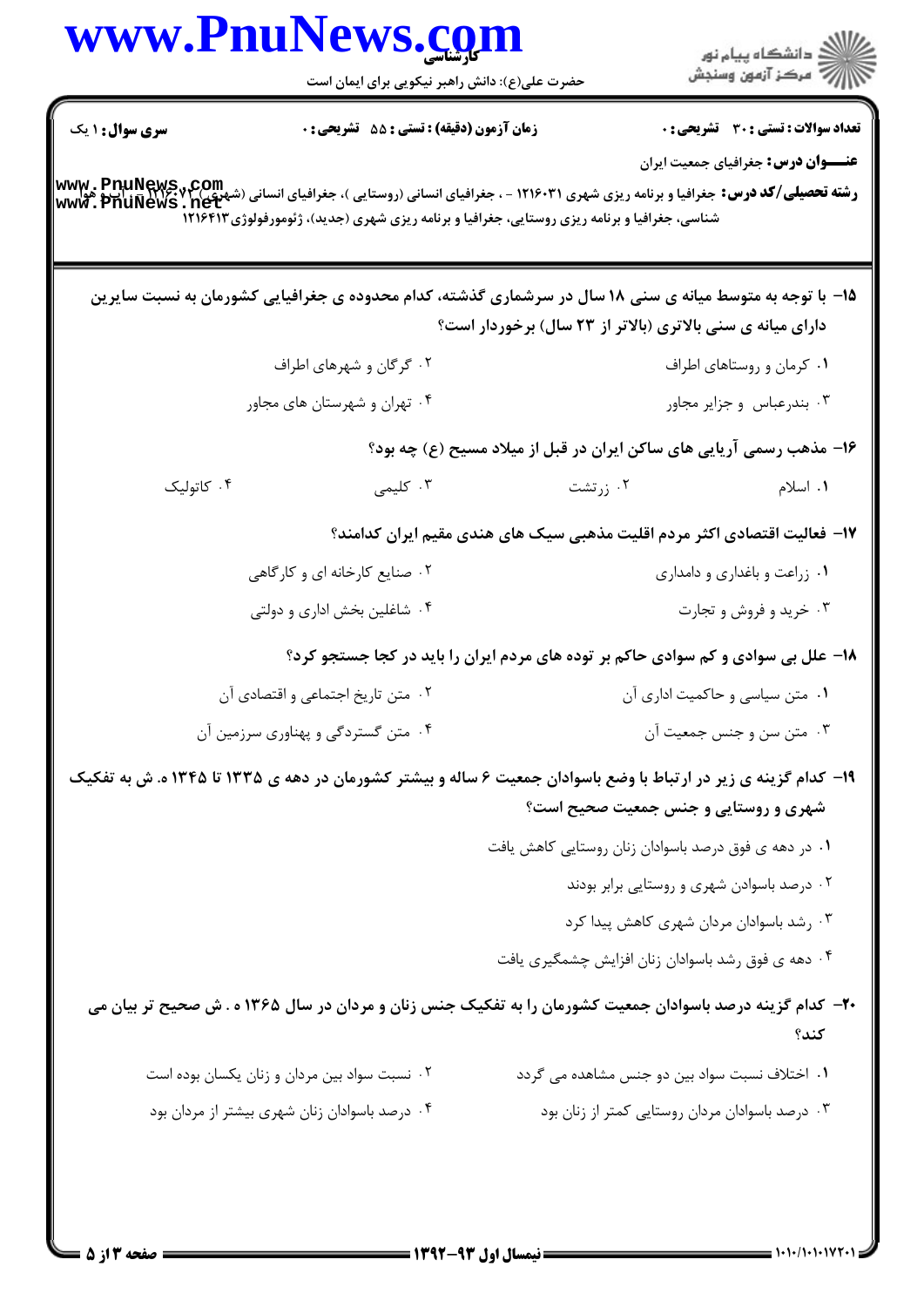|                        | www.PnuNews.com                                                                                                                                                                            |                                                                     | )<br>  استگاه پيام نور<br>      مرکز آزمون وسنڊش |
|------------------------|--------------------------------------------------------------------------------------------------------------------------------------------------------------------------------------------|---------------------------------------------------------------------|--------------------------------------------------|
|                        | حضرت علی(ع): دانش راهبر نیکویی برای ایمان است                                                                                                                                              |                                                                     |                                                  |
| <b>سری سوال :</b> ۱ یک | زمان آزمون (دقیقه) : تستی : 55 گشریحی : 0                                                                                                                                                  |                                                                     | تعداد سوالات : تستي : 30 - تشريحي : 0            |
|                        | شناسی، جغرافیا و برنامه ریزی روستایی، جغرافیا و برنامه ریزی شهری (جدید)، ژئومورفولوژی۱۲۱۶۴۱۳                                                                                               |                                                                     | <b>عنـــوان درس:</b> جغرافیای جمعیت ایران        |
|                        | ۲۱– در دهه ی ۱۳۵۵ تا ۱۳۶۵ ه. ش بالاترین درصد باسوادان ( بیش از ۶۰ درصد) شهرستان های کشور مربوط به کدام                                                                                     |                                                                     |                                                  |
|                        |                                                                                                                                                                                            |                                                                     | شهرستان زير بود؟                                 |
| ۰۴ رشت                 | ۰۳ تهران                                                                                                                                                                                   | ۰۲ مشهد                                                             | ۰۱ يزد                                           |
|                        | ۲۲– استان مرزی و استراتژیک کشورمان از نظر مقام و مرتبه ی باسوادان در سال ۱۳۶۵ به نسبت ۱۳۵۵ ه. ش در مقایسه با رشد                                                                           |                                                                     | سواد کشور تنزل پیدا کرد کدام استان بود؟          |
| ۰۴ خراسان              |                                                                                                                                                                                            |                                                                     |                                                  |
|                        | ۲۳– کدام استان کشورمان به دلیل بعد فاصله تا مرکز کشور( پایتخت) و مغایرت های فرهنگی جامعه، پایین ترین درصد جمعیت                                                                            |                                                                     | باسوادان را از نظر توزیع فضایی تشکیل می دهد؟     |
| ۰۴ سیستان و بلوچستان   |                                                                                                                                                                                            | ۰۱ خوزستان مسلسل ۲۰ کرمان مسلسل ۲۰ آذربایجان غربی ۲۰ افرا           |                                                  |
|                        | ۲۴- به جمعیتی که در برگیرنده ی تمام کسانی است که در طول هفته حداقل ۸ ساعت کار عملی انجام داده و در مقابل آن کار                                                                            |                                                                     | مزد دریافت کنند را اصطلاحاً چه می گویند؟         |
| ۰۴ گروه سنی جوان       | ۰۳ بیکاران فصلی                                                                                                                                                                            | ٠٢ جمعيت غيرفعال                                                    | ٠١ جمعيت فعال                                    |
|                        | ۲۵– در کشورهای کم توسعه یافته ( یا جهان سوم) حدوداً چند درصد از کل جمعیت آنها در فعالیت های اقتصادی کشاورزی                                                                                |                                                                     | (بخش اول) مشغول به کار می باشند؟                 |
| ۰۴ حدود ۷۰ درصد        | ۰۳ بیشتر از ۵۰ درصد                                                                                                                                                                        | ۰۲ حدود ۴۰ درصد                                                     | ۰۱ کمتر از ۲۵ درصد                               |
|                        | ۲۶– از نقطه نظر مقایسه ی فضایی نسبت شاغلین بخش صنعت در مناطق مختلف کشور، حداکثر تعداد جمعیت این بخش که<br>حدود ۵۹/۲ درصد را در سال ۱۳۶۵ شامل می شد مربوط به کدامیک از شهرستان های زیر بود؟ |                                                                     |                                                  |
| ۰۴ گرگان               | ۰۳ قزوين                                                                                                                                                                                   | ۰۲ کاشان                                                            | ۱. بوشهر                                         |
|                        | ۲۷– کدام گزینه ی زیر در ارتباط با شاغلین جمعیت کشور در قلمرو معادن ًو صنایع استخراجی ایران صحیح است؟                                                                                       |                                                                     |                                                  |
|                        | ۰۱ این بخش از فعالیت اقتصادی حدود ۱۸ درصد از نیروی کار کشور را به خود اختصاص داده است                                                                                                      |                                                                     |                                                  |
|                        |                                                                                                                                                                                            | ۰۲ بیش از نیمی از شاغلین این بخش خود مالک و یا برای خود کار می کنند |                                                  |
|                        | ۰۳ بیشتر از این نوع فعالیت ها در مناطق داخلی استان های گیلان و کردستان و همدان و سمنان انجام می شود                                                                                        |                                                                     |                                                  |
|                        |                                                                                                                                                                                            |                                                                     |                                                  |